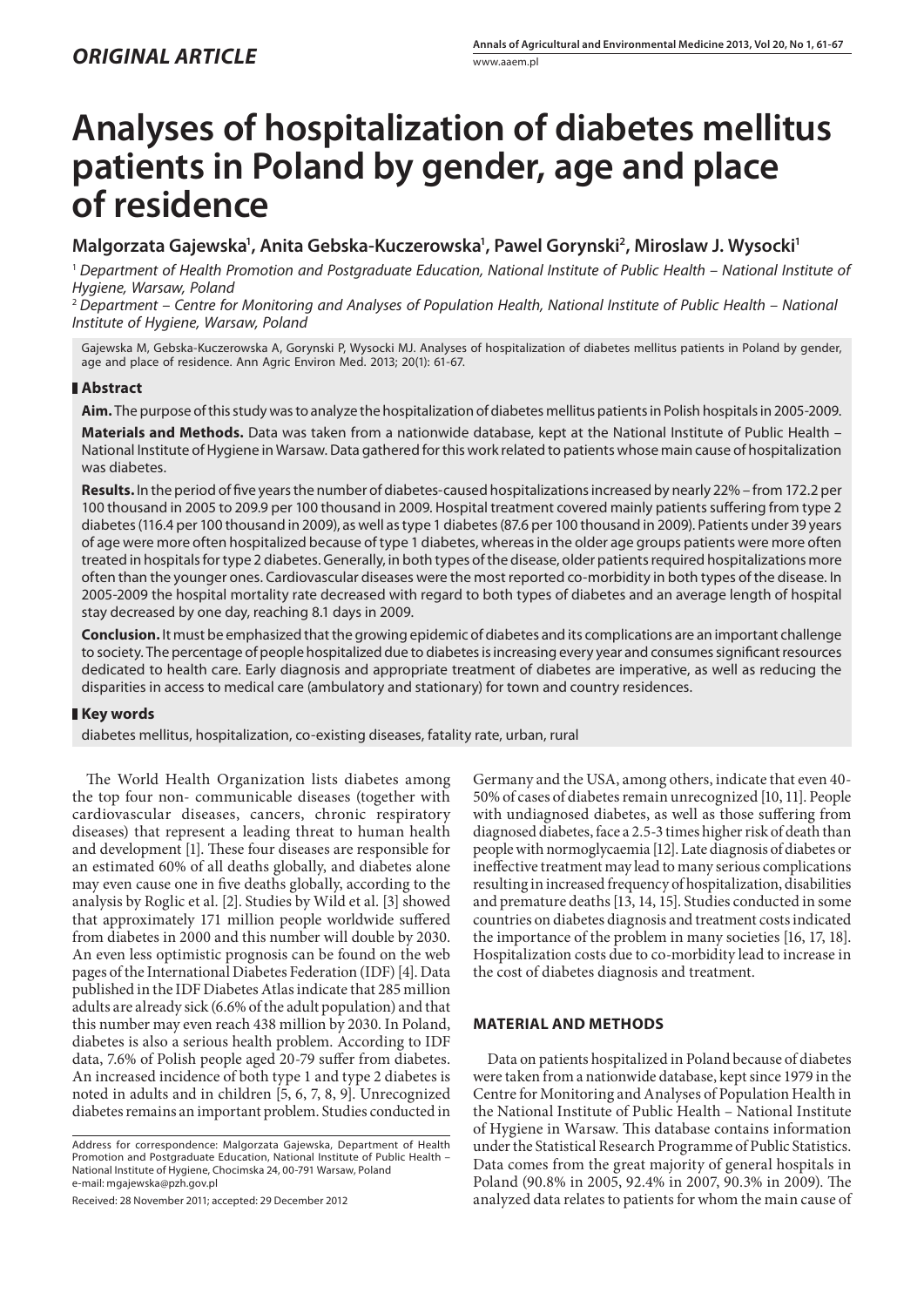hospitalization was diabetes, as classified in the International Classification of Diseases and Health Problems ICD-10: E-10 (insulin-dependent diabetes mellitus), E-11 (non-insulindependent diabetes mellitus), E-12 (malnutrition-related diabetes mellitus), E13 (other specified diabetes mellitus) and E14 (unspecified diabetes mellitus) [19].

The hospitalization rates were used to evaluate the 'hospitalized' incidence of diabetes (number of hospitalizations due to diabetes per year by analyzed unit of population). In-hospital fatality was calculated as the percentage of patients deceased due to diabetes among all those hospitalized.

#### **RESULTS**

The conducted analyses showed that the percentage of patients treated in hospitals because of diabetes amounted to 1.15 % of all hospitalizations in 2009, and was significantly higher than in 2005 (1.01%) and in 2007 (1.04%) respectively.

In five years, the number of diabetes-caused hospitalizations grew by almost 22% (from 172.2 per 100 thousand in 2005 to 209.7 per 100 thousand in 2009), with a similar rate in men (by 22.2%) and women (21.4%) (Tab. 1). Hospitals mainly admitted patients suffering from type 2 diabetes (116.3 per 100 thousand in 2009) and type 1 diabetes (87.5

per 100 thousand in 2009). In the period under analysis, the frequency of hospitalization due to type 1 diabetes increased by 25.7%, and the frequency of hospitalization due to type 2 diabetes rose by 17%.

It should be stressed that the percentage of patients admitted electively decreased in the analyzed years from 40% in 2005 to 31% in 2009, while the emergency admissions increased from 62% percent in 2005 to 69% in 2009.

Analysis of the age structure of patients hospitalized due to diabetes showed that patients under 39 years of age were more often hospitalized for type 1 diabetes, and the older patients more frequently treated in hospitals for type 2 diabetes (Tab. 2, 3). Generally, however, in both types of disease, patients from the older age groups were more frequently admitted to hospitals than younger patients. A strong increase of hospitalizations due to type 1 diabetes was noted in men from the age group 50-59 and in women in the age group 60-69 years. In the case of type 2 diabetes, a sharp increase of the hospitalization frequency was visible in both men and women from the 50-59 age group.

The biggest increase in hospitalization due to both types of diabetes was noted in children and adolescents. During five years, in the 0-9 age group the hospitalization frequency due to type 1 diabetes rose by 42%, whereas in the 10-19 age group the hospitalization frequency due to type 1 diabetes was higher by 57.5 %, and due to type 2 diabetes – by 29.4%.

**Table I.** Hospitalization trends in different types of diabetes mellitus in 2005, 2007 and 2009. Hospitalization rates per 100 thousand inhabitants

| <b>Type of diabetes</b><br>mellitus |         | $2005 - N = 65714$ |       |         | $2007 - N = 70385$ |       |         | $2009 - N = 80013$ |       | Percentage difference <sup>®</sup> 2005-2009 |         |         |  |
|-------------------------------------|---------|--------------------|-------|---------|--------------------|-------|---------|--------------------|-------|----------------------------------------------|---------|---------|--|
|                                     | Overall | M                  | F.    | Overall | M                  | F     | Overall | M                  | F     | Overall                                      | M       | F.      |  |
| Overall                             | 172.2   | 170.2              | 174.0 | 184.6   | 183.4              | 185.9 | 209.7   | 208.0              | 211.3 | 21.8                                         | 22.2    | 21.4    |  |
| E10                                 | 69.6    | 74.3               | 65.2  | 75.9    | 80.8               | 71.4  | 87.5    | 93.0               | 82.5  | 25.7                                         | 25.2    | 26.5    |  |
| E11                                 | 99.4    | 91.9               | 106.5 | 104.6   | 97.6               | 111.2 | 116.3   | 108.0              | 124.0 | 17.0                                         | 17.5    | 16.4    |  |
| E12                                 | 0.3     | 0.3                | 0.3   | 0.2     | 0.2                | 0.3   | 0.2     | 0.2                | 0.2   | $-33.4$                                      | $-33.4$ | $-33.4$ |  |
| E13                                 | 2.0     | 2.7                | 1.2   | 2.9     | 3.7                | 2.2   | 3.2     | 4.0                | 2.5   | 60.0                                         | 48.0    | 108.0   |  |
| E14                                 | 0.9     | 1.0                | 0.8   | 1.0     | 1.1                | 0.8   | 2.5     | 2.8                | 2.2   | 177.8                                        | 180.0   | 175.0   |  |

M – males F – females

\*no sign indicates an increase, minus sign (-) indicates decrease

Codes of diabetes mellitus types by the International Classification of Diseases and Related Health Problems ICD-10:

E10 **– i**nsulin-dependent diabetes mellitus (type 1 diabetes mellitus)

E11 **–** non-insulin-dependent diabetes mellitus (type 2 diabetes mellitus)

E12 **–** malnutrition-related diabetes mellitus

E13 **–** other specified diabetes mellitus

E14 **–** unspecified diabetes mellitus

**Table 2.** Hospitalization trends in type 1 diabetes mellitus (E10) by age and gender (2005-2009). Hospitalization rate per 100 thousand inhabitants

| Age groups |         | $2005 - N = 26546$ |       |         | $2007 - N = 28938$ |       |         | $2009 - N = 33402$ |       | Percentage difference <sup>*</sup> 2005-2009 |      |      |  |
|------------|---------|--------------------|-------|---------|--------------------|-------|---------|--------------------|-------|----------------------------------------------|------|------|--|
| (in years) | Overall | M                  | F.    | Overall | M                  | F     | Overall | M                  | F     | Overall                                      | M    | F.   |  |
| Overall    | 69.6    | 74.3               | 65.2  | 75.9    | 80.8               | 71.4  | 87.5    | 93.0               | 82.5  | 25.7                                         | 25.2 | 26.5 |  |
| $0 - 9$    | 35.0    | 34.6               | 35.3  | 42.3    | 39.8               | 45.0  | 49.7    | 47.6               | 51.9  | 42.0                                         | 37.5 | 47.4 |  |
| $10 - 19$  | 66.7    | 65.5               | 68.0  | 82.5    | 80.3               | 84.6  | 105.1   | 102.0              | 108.3 | 57.5                                         | 55.7 | 59.3 |  |
| $20 - 29$  | 30.4    | 32.4               | 28.2  | 33.0    | 34.7               | 31.3  | 35.6    | 34.6               | 36.7  | 17.1                                         | 6.7  | 30.1 |  |
| 30-39      | 36.8    | 48.6               | 24.7  | 39.2    | 50.6               | 27.6  | 41.5    | 50.1               | 32.7  | 12.8                                         | 3.1  | 32.4 |  |
| 40-49      | 50.6    | 69.7               | 31.7  | 53.2    | 72.6               | 33.8  | 55.7    | 74.3               | 37.2  | 10.1                                         | 6.6  | 17.4 |  |
| 50-59      | 88.3    | 113.9              | 64.8  | 88.3    | 116.1              | 62.8  | 97.8    | 129.9              | 68.1  | 10.8                                         | 14.0 | 5.1  |  |
| 60-69      | 126.6   | 143.2              | 113.6 | 142.0   | 159.2              | 128.4 | 164.4   | 190.2              | 143.5 | 29.9                                         | 32.8 | 26.3 |  |
| 70-79      | 188.9   | 179.8              | 194.5 | 193.1   | 185.5              | 197.9 | 213.0   | 217.6              | 210.1 | 12.8                                         | 21.0 | 8.0  |  |
| $80+$      | 169.3   | 151.8              | 176.5 | 170.6   | 153.9              | 177.4 | 219.1   | 221.1              | 218.2 | 29.4                                         | 45.7 | 23.6 |  |

M – males F – females

\*no sign indicates an increase, minus sign (-) indicates decease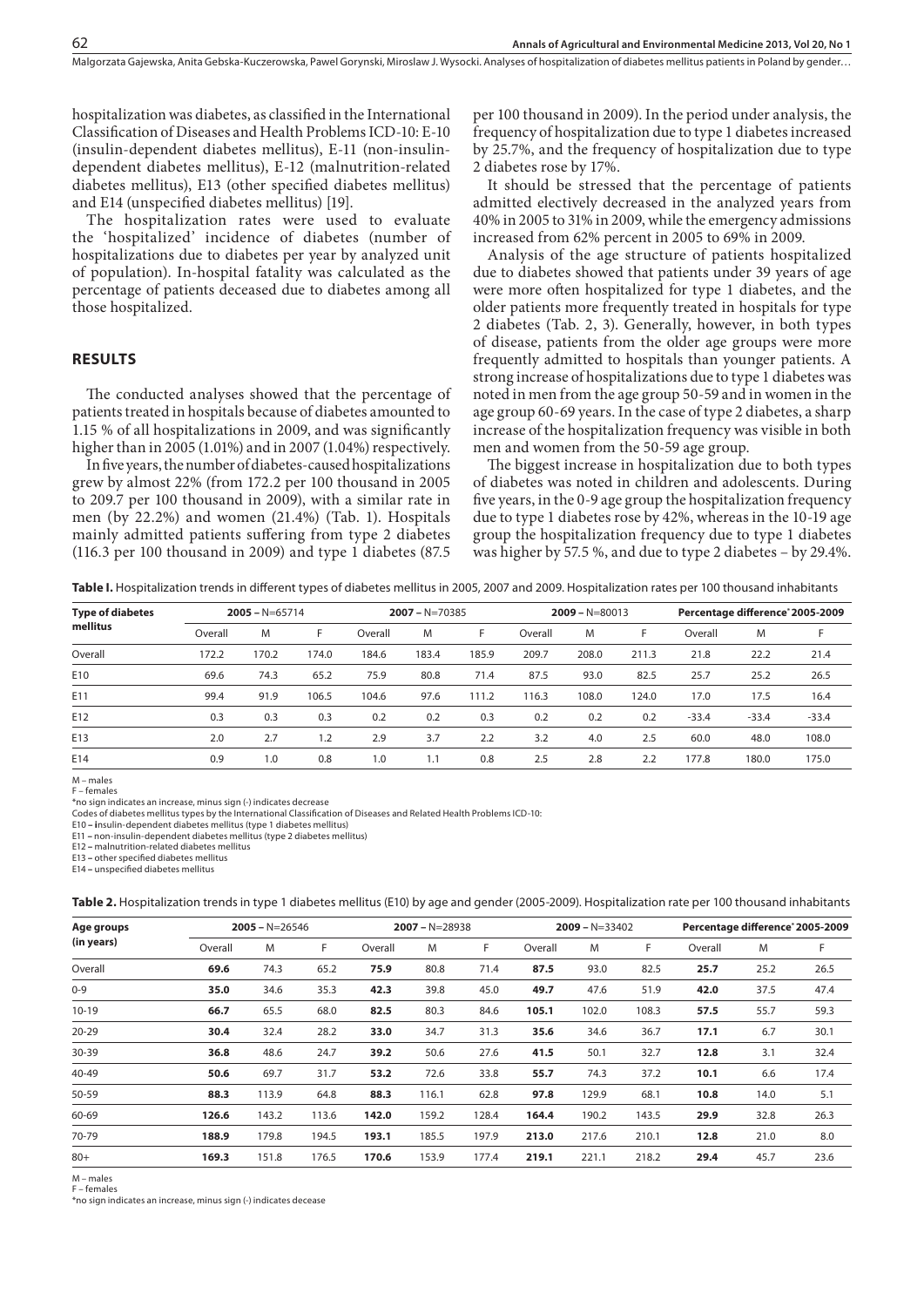**Table 3.** Hospitalization trends in type 2 diabetes mellitus (E11) by age and gender (2005-2009). Hospitalization rate per 100 thousand inhabitants

| Age groups |         | $2005 - N = 37947$ |       |         |       | $2007 - N = 39880$ |         | $2009 - N = 44361$ |       | Percentage difference <sup>*</sup> 2005-2009 |         |        |  |
|------------|---------|--------------------|-------|---------|-------|--------------------|---------|--------------------|-------|----------------------------------------------|---------|--------|--|
| (in years) | Overall | M                  | F     | Overall | M     | F                  | Overall | M                  | F     | Overall                                      | M       | F      |  |
| Overall    | 99.4    | 91.9               | 106.5 | 104.6   | 97.6  | 111.2              | 116.3   | 108.0              | 124.0 | 17.0                                         | 17.5    | 16.4   |  |
| $0 - 9$    | 0.3     | 0.3                | 0.4   | 0.4     | 0.4   | 0.3                | 0.6     | 0.7                | 0.5   | 100.0                                        | 133.3   | 25.0   |  |
| $10 - 19$  | 1.7     | 1.4                | 1.9   | 1.6     | 1.5   | 1.6                | 2.2     | 1.8                | 2.7   | 29.4                                         | 28.6    | 42.1   |  |
| $20 - 29$  | 3.8     | 4.5                | 3.0   | 4.5     | 5.0   | 4.1                | 3.9     | 4.0                | 3.8   | 2.6                                          | $-11.1$ | 26.7   |  |
| 30-39      | 15.6    | 21.6               | 9.3   | 15.3    | 22.2  | 8.3                | 14.3    | 20.2               | 8.4   | $-8.3$                                       | $-6.5$  | $-9.7$ |  |
| $40 - 49$  | 59.6    | 81.2               | 38.2  | 59.0    | 82.3  | 35.8               | 56.2    | 76.9               | 35.5  | $-5.7$                                       | $-5.3$  | $-7.1$ |  |
| 50-59      | 167.2   | 206.5              | 131.0 | 162.4   | 203.8 | 124.3              | 166.4   | 209.3              | 126.8 | $-4.5$                                       | 1.4     | $-3.2$ |  |
| 60-69      | 284.8   | 286.9              | 283.0 | 293.9   | 307.2 | 283.4              | 329.5   | 350.2              | 312.8 | 15.7                                         | 22.1    | 10.5   |  |
| 70-79      | 441.0   | 373.4              | 482.7 | 455.7   | 393.3 | 494.7              | 494.0   | 429.6              | 534.5 | 12.0                                         | 15.1    | 10.7   |  |
| $80+$      | 486.8   | 435.2              | 508.1 | 504.4   | 421.4 | 538.7              | 573.9   | 522.6              | 595.6 | 17.9                                         | 20.1    | 17.2   |  |

M – males; F – females. \*no sign indicates an increase, minus sign (-) indicates decrease

**Table 4.** Frequency of predominant co-existing diseases among hospitalized patients with diabetes mellitus in 2009 by gender and type of diabetes

| <b>Co-existing diseases</b>                                |         | <b>Type 1 diabetes</b> |      | <b>Type 2 diabetes</b> |      |      |  |
|------------------------------------------------------------|---------|------------------------|------|------------------------|------|------|--|
|                                                            | Overall | M                      | F    | Overall                | M    | F    |  |
| Diseases of the circulatory system<br>$(100 - 199)$        | 43.0    | 40.7                   | 45.3 | 58.7                   | 55.7 | 61.1 |  |
| Endocrine, nutritional and<br>metabolic diseases (E00-E90) | 13.5    | 12.0                   | 15.0 | 11.0                   | 11.4 | 10.6 |  |
| Diseases of the skin and<br>subcutaneous tissue (L00-L99)  | 10.9    | 13.4                   | 8.3  | 4.3                    | 5.6  | 3.4  |  |
| Diseases of the genitourinary<br>system (N00-N99)          | 7.5     | 6.6                    | 8.4  | 7.4                    | 7.1  | 7.7  |  |
| Diseases of the digestive system<br>(K00-K93)              | 6.4     | 8.0                    | 4.8  | 4.8                    | 5.8  | 4.0  |  |
| Diseases of the respiratory system<br>$(JOO-J99)$          | 4.9     | 5.3                    | 4.6  | 4.4                    | 4.8  | 4.1  |  |
| Diseases of the eye and adnexa<br>(H00-H59)                | 3.4     | 3.1                    | 3.7  | 0.8                    | 0.9  | 0.8  |  |
| Other diseases                                             | 10.4    | 10.9                   | 9.9  | 8.6                    | 8.7  | 8.3  |  |
| Persons with at least one<br>coexisting disease            | 53.4    | 52.7                   | 54.2 | 75.2                   | 73.4 | 76.7 |  |

M – males; F – females

Groups of diseases and their codes by the International Classification of Diseases and Related Health Problems ICD-10

Table 4 presents the incidence of co-morbidities in diabetic patients. Co-morbidities were more frequent in patients hospitalized due to type 2 diabetes (75.2%) than in patients treated for type 1 diabetes (53.4%). In both types of diabetic patients, cardiovascular diseases (CVDs) were the predominant co-morbidity. CVDs were diagnosed in 58.7% of patients hospitalized due to type 2 diabetes and in 43% of patients treated for type 1 diabetes. Other co-morbidities were much less frequent in patients suffering from both types of diabetes.

Table 5 presents in-hospital fatality among patients with type 1 and 2 diabetes in 2005-2009. The five-year analyses showed a decrease in number of deaths in both types of diabetes. Nevertheless, in 2009, 1.6% of men and 2% of women hospitalized because of type 1 diabetes died in hospitals. In-hospital deaths were also noted in 2% of men and 2.4% of women with type 2 diabetes. In both types of the disease the percentage of deaths rose with patients' age.

During the five analyzed years the duration of hospitalization by patients treated for diabetes decreased by one day to 8.1 days in 2009 (Tab. 6). Gender did not significantly influence the length of stay in hospital. It was also noted that hospitalizations were the shortest in the case of young patients and increased with patients' age.

| Age groups (in years) |             |     |      | <b>Type 1 diabetes mellitus</b> |             | <b>Type 2 diabetes mellitus</b> |             |             |     |             |     |             |
|-----------------------|-------------|-----|------|---------------------------------|-------------|---------------------------------|-------------|-------------|-----|-------------|-----|-------------|
|                       | 2005        |     | 2007 |                                 |             | 2009                            |             | 2005        |     | 2007        |     | 2009        |
|                       | M           | F   | M    | F                               | M           | F                               | M           | F           | M   | F           | M   | F.          |
| Overall               | 2.3         | 2.7 | 2.0  | 2.5                             | 1.6         | 2.0                             | 2.2         | 3.0         | 2.1 | 2.7         | 2.0 | 2.4         |
| $0 - 9$               | $\mathbf 0$ | 0   | 0    | 0.1                             | 0           | 0                               | 0           | 0           | 0   | 0           | 0   | 0           |
| $10 - 19$             | $\mathbf 0$ | 0.1 | 0    | 0                               | $\mathbf 0$ | $\mathbf 0$                     | $\mathbf 0$ | $\mathbf 0$ | 0   | $\mathbf 0$ | 0   | $\mathbf 0$ |
| 20-29                 | 0.5         | 0.2 | 0.2  | 0                               | $\mathbf 0$ | 0.1                             | $\mathbf 0$ | 1.1         | 0   | 0.8         | 0   | $\mathbf 0$ |
| 30-39                 | 1.0         | 0.6 | 1.2  | 0.6                             | 0.6         | 0.1                             | 0.5         | 0.4         | 0.7 | $\mathbf 0$ | 0   | 0.4         |
| 40-49                 | 2.2         | 1.7 | 1.3  | 0.8                             | 1.0         | 0.7                             | 1.2         | 2.1         | 0.6 | 0.2         | 0.5 | 0.2         |
| 50-59                 | 2.0         | 2.0 | 1.8  | 0.9                             | 1.2         | 1.1                             | 1.0         | 1.2         | 0.9 | 0.8         | 0.8 | 0.8         |
| 60-69                 | 5.4         | 5.2 | 2.9  | 2.0                             | 2.6         | 1.3                             | 3.3         | 2.7         | 1.9 | 1.3         | 1.4 | 1.1         |
| 70-79                 | 4.3         | 4.6 | 4.8  | 4.7                             | 4.1         | 3.6                             | 3.2         | 4.2         | 3.7 | 2.8         | 3.5 | 2.5         |
| $80+$                 | 2.9         | 4.3 | 8.6  | 9.6                             | 6.2         | 7.6                             | 3.2         | 3.0         | 6.7 | 6.3         | 6.3 | 5.6         |

**Table 5.** Hospital fatality rates (%) due to type 1 and type 2 diabetes mellitus by age and gender (2005-2009)

M – males; F – females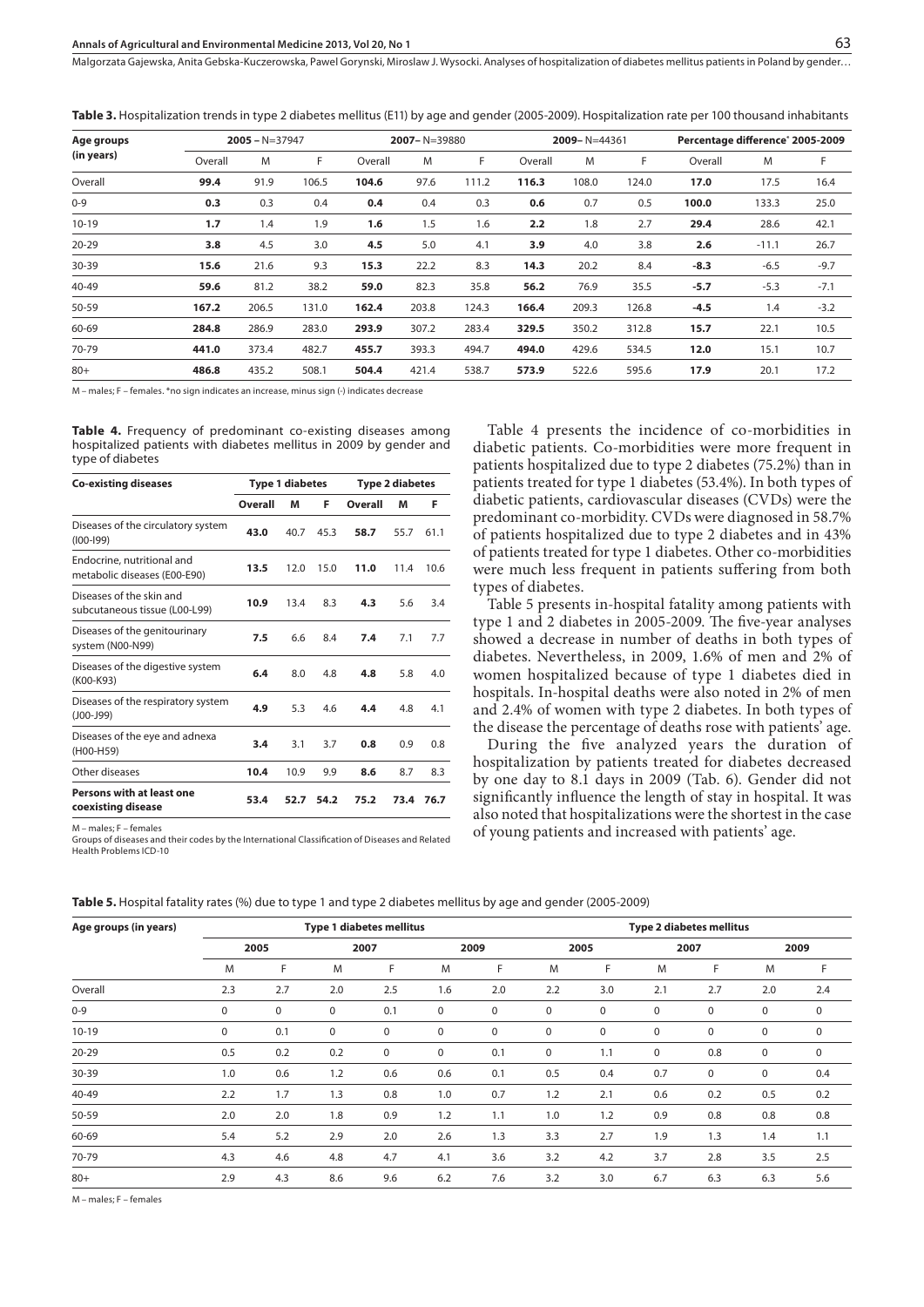| Age           |         |     |      | 2005 |      |           |     | 2007      |     |      |     |           |     |           | 2009 |           |     |      |  |
|---------------|---------|-----|------|------|------|-----------|-----|-----------|-----|------|-----|-----------|-----|-----------|------|-----------|-----|------|--|
| groups<br>(in | Overall |     |      | M    |      | F         |     | Overall   |     | M    |     | F         |     | Overall   | M    |           | F   |      |  |
| years)        | X       | SD  | X    | SD   | X    | <b>SD</b> | X   | <b>SD</b> | X   | SD   | X   | <b>SD</b> | X   | <b>SD</b> | X    | <b>SD</b> | x   | SD   |  |
| Overall       | 9.1     | 8.9 | 9.1  | 9.4  | 9.3  | 9.5       | 8.6 | 9.6       | 5.2 | 5.4  | 6.1 | 6.3       | 8.1 | 7.9       | 8.1  | 7.8       | 8.2 | 8.1  |  |
| $0 - 9$       | 6.9     | 6.3 | 6.6  | 9.5  | 6.4  | 6.3       | 5.7 | 5.9       | 5.2 | 5.4  | 6.1 | 6.3       | 5.2 | 5.3       | 5.1  | 5.4       | 5.2 | 5.1  |  |
| $10-19$       | 6.4     | 5.5 | 6.0  | 5.2  | 6.2  | 5.6       | 5.2 | 5.0       | 5.1 | 5.0  | 5.3 | 5.1       | 4.9 | 4.5       | 4.8  | 4.4       | 5.0 | 4.6  |  |
| $20 - 29$     | 6.9     | 4.7 | 6.9  | 4.6  | 6.9  | 4.8       | 6.7 | 4.3       | 6.7 | 4.2  | 6.7 | 4.4       | 6.3 | 4.1       | 6.5  | 4.2       | 6.2 | 4.0  |  |
| 30-39         | 7.9     | 7.0 | 7.8  | 5.5  | 8.1  | 9.3       | 7.5 | 9.2       | 7.6 | 10.4 | 7.3 | 5.8       | 6.9 | 5.2       | 7.0  | 5.3       | 6.8 | 4.9  |  |
| $40 - 49$     | 8.4     | 7.4 | 8.5  | 7.9  | 8.6  | 7.3       | 8.2 | 8.9       | 8.2 | 8.7  | 8.2 | 9.3       | 7.6 | 6.7       | 7.7  | 7.0       | 7.4 | 5.9  |  |
| $50 - 59$     | 8.9     | 9.0 | 9.1  | 9.4  | 8.9  | 9.1       | 8.7 | 11.2      | 8.6 | 8.3  | 8.8 | 14.7      | 8.1 | 8.3       | 8.2  | 7.9       | 8.1 | 9.0  |  |
| 60-69         | 9.6     | 9.6 | 10.4 | 11.5 | 9.5  | 9.3       | 9.3 | 9.3       | 9.5 | 9.3  | 9.0 | 9.2       | 8.7 | 8.4       | 8.9  | 8.8       | 8.4 | 8.0  |  |
| 70-79         | 10.0    | 9.7 | 10.5 | 10.6 | 10.2 | 10.5      | 9.5 | 9.8       | 9.9 | 10.4 | 9.3 | 9.4       | 8.9 | 7.8       | 9.1  | 8.2       | 8.8 | 7.5  |  |
| $80+$         | 9.9     | 9.8 | 9.8  | 9.4  | 10.2 | 10.4      | 9.5 | 10.8      | 9.2 | 8.8  | 9.6 | 11.3      | 9.3 | 9.9       | 9.1  | 8.4       | 9.3 | 10.4 |  |

**Table 6.** Average length of stay in hospital (in days) by age groups, among diabetes mellitus patients (2005-2009)

M – males; F – females; X – Mean; SD – Standard Deviation

**Table 7.** Hospitalization trends in type 1 (E10) and type 2 (E11) diabetes mellitus by place of residence (2005-2009). Hospitalization rates per 100 thousand inhabitants

| <b>Type of diabetes</b> | 2005    |      |       |         | 2007  |       |              | 2009  |       | Percentage difference <sup>®</sup> 2005-2009 |      |      |
|-------------------------|---------|------|-------|---------|-------|-------|--------------|-------|-------|----------------------------------------------|------|------|
| mellitus                | Overall | M    | F     | Overall | M     | F     | Overall      | M     | F     | Overall                                      | M    |      |
|                         |         |      |       |         |       |       | <b>URBAN</b> |       |       |                                              |      |      |
| E10                     | 70.9    | 78.8 | 63.9  | 77.7    | 85.7  | 70.5  | 91.8         | 100.9 | 83.6  | 29.4                                         | 28.1 | 30.8 |
| E11                     | 97.4    | 95.5 | 99.1  | 104.2   | 102.9 | 105.2 | 120.3        | 116.9 | 123.4 | 23.5                                         | 22.4 | 24.5 |
|                         |         |      |       |         |       |       | <b>RURAL</b> |       |       |                                              |      |      |
|                         | Overall | M    | F     | Overall | M     | F     | Overall      | M     | F     | Overall                                      | M    | F    |
| E10                     | 64.7    | 64.7 | 64.7  | 73.3    | 73.5  | 73.1  | 80.9         | 81.3  | 80.6  | 25.0                                         | 25.7 | 24.6 |
| E11                     | 98.7    | 82.3 | 115.0 | 105.7   | 89.7  | 121.6 | 109.8        | 94.7  | 124.8 | 11.3                                         | 15.1 | 8.5  |
|                         |         |      |       |         |       |       |              |       |       |                                              |      |      |

M – males; F – females; \*no sign indicates an increase, minus sign (-) indicates decrease

Codes of diabetes mellitus types by the International Classification of Diseases and Related Health Problems ICD-10: E10 **– i**nsulin-dependent diabetes mellitus (type 1 diabetes mellitus)

E11 **–** non-insulin-dependent diabetes mellitus (type 2 diabetes mellitus)

Analysis of hospitalizations due to diabetes mellitus (type 1 and type 2) in 2005-2009 showed a significant increase in the number of patients, both among people from the urban and from rural areas (Tab. 7). In type 1 diabetes, the increase of hospitalization for urban residents was 29.4% and 25% for the inhabitants of rural areas. More spectacular differences were observed for the patients hospitalized with type 2 diabetes: the hospitalization rate increased by 23.5% for urban residents and 11.3% for rural residents. In the analyzed period, men from the urban areas were more often admitted to hospitals in a comparison to men living in rural areas. However, among women this trend was reversed. Generally, women from rural areas were more frequently hospitalized due to diabetes.

#### **DISCUSSION**

It can be assumed that an increase of hospitalizations caused by diabetes observed in this study, affecting nearly 210 people per 100 thousand inhabitants in 2009, is a consequence of an increasing prevalence of diabetes in Poland, a phenomenon that has been noted in recent years [20, 21]. According to the estimations of the Ministry of Health the present rate of diabetes morbidity amounts to 5-6% [22], lower than the rate cited by the International Diabetes Federation (7.6%) [4]. Probably, the actual incidence of diabetes will be known after the finalization of the Diabetes Register (covering adult patients) and the Developmental Age Register (covering children and adolescents), which has been under implementation since 2009 within the 'Programme of Diabetes Prevention and Treatment in Poland' [22].

Data from Polish Center for Information Systems in Health Care show that in Poland there are 304 in-patient diabetes wards and 2,110 out-patient diabetic clinics. However, studies conducted in Poland within the framework of the 'PolDiab Programme' in 2005 found that over half of the diabetic patients remained under care carried out by primary care physicians or family doctors, and 22% under the care of specialist at a diabetes clinic. Other patients contacted the specialist in diabetology at least once a year. In order to improve care for patients suffering with diabetes, in 2008 the National Health Fund (insurance) under annual contracts (capitation system) allowed GPs and family doctors to care for patients with diabetes.

In 2005-2009, the frequency of diabetes-caused hospitalization among young Polish patients (0-29) increased. A similar situation has been observed in recent years in American young adults and children [23]. Nevertheless, data presented by Wang et al. [24] for the period 1998-2006 indicate, differently from Poland, a decreased frequency of diabetescaused hospitalizations in the American adult population.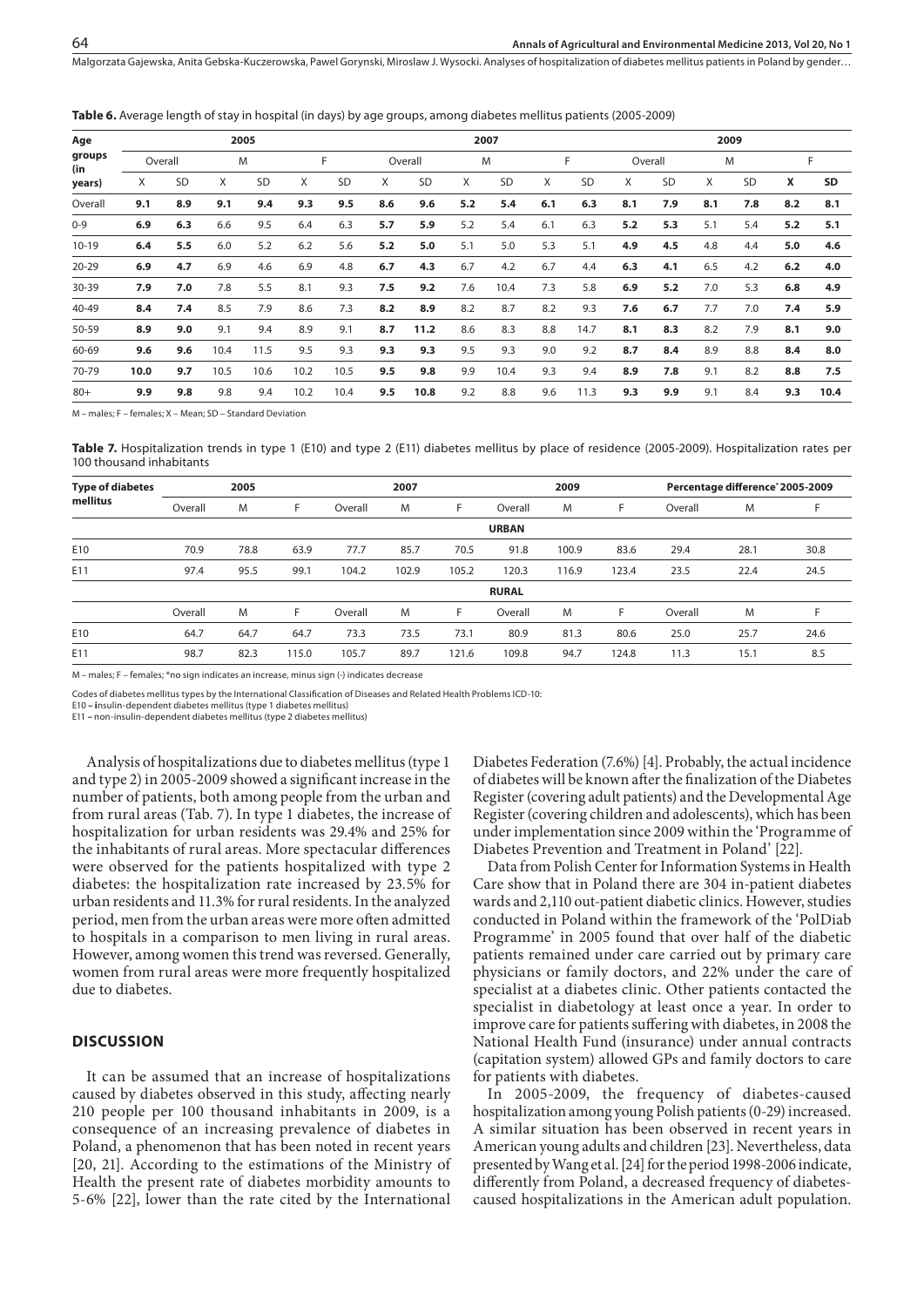The authors link this decrease to an improved quality of primary health care in the USA. Hospitalization of patients suffering from uncontrolled diabetes, which represents 32% of all diabetic patients admitted to hospitals in the USA in 2004, still remains a problem [25]. According to Kim, the hospitalization rate in the USA could be lower if patients with uncontrolled diabetes, requiring only emergency services, could receive out-patient care instead of hospitalization.

Approximately 98% of all patients hospitalized in Poland due to diabetes were those diagnosed with type 1 and 2 diabetes. However, the structure of hospitalizations related to either type of diabetes differed considerably from the prevalence of those diseases in the general population. Generally, type 2 diabetes prevails in all diabetic patients (85-90% of all cases) [4], but those suffering from type 2 diabetes represents 56% of all Polish hospitalized patients. Patients with type 1 diabetes represents 42% of hospitalized diabetic patients in Poland. It is important to note that in the five-year analysis the number of patients hospitalized because of type 1 diabetes increased more than the number of patients treated for type 2 diabetes. The reasons for this phenomenon are ambiguous. Type 1 diabetes is related to irreversible damage of pancreatic beta cells caused by the autoimmunological process, and affects mainly young people [26, 27]. Recent studies show a big increase in the incidence of type 1 diabetes in children and adolescents [8, 9, 28, 29]. Changes in the environment, an early introduction of cows' milk to childrens' diet and enteroviral infections are listed among many hypothetical reasons for this upward trend [30, 31]. Studies conducted in Poland by Jaworska et al. [32], and the PolDiab Programme showed poor quality of care for patients with diabetes, especially those with type 1 diabetes, which may also affect the increase in hospitalization among these patients [33].

Data from the last few decades point to a significant growth in the number of people suffering from type 2 diabetes [1]. One of the reasons for this diabetes epidemic is linked to the problem in many societies of obesity and increase in the number of people classed as overweight. This process has lasted for decades [34, 35]. Abdominal obesity, related to a substantial accumulation of fat tissue, mostly around the abdomen, is seen as one of the main factors which foster the development of diabetes [36]. Studies by Mokdad et al. [37] demonstrated that people with Body Mass Index (BMI) above 40 are seven times more likely to develop diabetes than people with a correct BMI. A sharp increase of both obesity and type 2 diabetes is noted in young people [38]. This might have an impact on the more frequent diabetescaused hospitalizations of children and adolescents noted in 2005-2009. However, Spanish studies have reported that the frequency of hospitalizations due to diabetes is higher in adults than children, and increases with age [39].

Long-term hyperglycemia results in many complications, such as micro- and macroangiopathies [4, 40]. Complications occurred less often in patients hospitalized due to type 1 diabetes (53%) than in those hospitalized due to type 2 diabetes (75%). It can be assumed that in type 2 diabetes, hyperglycemia is diagnosed through routine ambulatory examinations or tests carried out on patients during admission to hospital, when complications are often already seriously advanced.

The presented study analyses show that cardiovascular diseases are predominant co-morbidities noted in patients treated for diabetes. These diseases are considered the major

cause of premature death of diabetic patients [41]. The occurrence of cardiovascular diseases in diabetic patients increases significantly both the frequency and duration of their hospitalization, as well as the cost of treatment [42]. Moreover, according to studies by Bhansali [43], patients hospitalized because of diabetes died much more often of coronary artery diseases, infections, and chronic renal failure in comparison to the general population of the hospitalized patients.

The five-year analysis of diabetes-related fatality in Poland showed a decline in the deaths of men and women. Reports from other countries indicate that despite an increase in prevalence of diabetes, a clear decline of diabetes-related mortality has been noted in the last few decades [44, 45]. This decline, however, is smaller in the diabetic population than in people without diabetes [41]. The diabetes-related in-hospital fatality ratio continues to grow with age and is higher in women than men.

In Polish hospitals, an average length of stay for diabetic patients decreased in 2005-2009 from 9.1 to 8.1 days. The shortening of hospitalizations is in line with a general tendency of limiting health care costs and improvement of medical technologies. According to the CODIP study from 2002, the overall direct costs of treating type 2 diabetes constituted 8.08% of all health care costs in Poland. The authors showed that the costs of hospitalization for diabetic patients amount to 29.6% of all direct costs incurred in Poland [46]. These costs are lower than in the USA, where they even reach half of all medical costs related to the treatment of diabetes. It is worth emphasizing that the vast majority of these costs are generated not by the treatment of the diabetes itself, but by the treatment of diabetes-related complications [47, 48]. Pagano et al. [48] demonstrated in their studies that complications such as macroangiopathy nearly doubled hospitalization costs, compared to in-hospital treatment of patients suffering from retinopathy or nephropathy. Similar conclusions were drawn by Kanavos et al. [18].

The analysis indicated that within five years (2005-2009) the rates of hospitalization for both types of diabetes have increased. However, for urban residents a twofold increase in hospitalization rates due to type 2 diabetes has been observed in comparison to rural areas (24% vs. 11%). Analyses of the prevalence of type 2 diabetes carried out by Łopatyński et al. in the Lublin region of eastern Poland, estimated the rates for the urban population to be 17.6% and 14.1% for the rural population [49]. However, undiagnosed hyperglycemia presents a considerable problem. According to Łopatyński's research, unknown cases of diabetes occurred more frequently in rural than urban areas (respectively 75% and 56% of newly diagnosed cases of type 2 diabetes). The comparison of patients in whom diabetes was diagnosed before they were admitted to hospital and patients with a recently diagnosed hyperglycemia shows a higher fatality ratio, longer hospitalization and more frequent treatment at Intensive Care Units (ICU) [50]. Also, the study conducted by Łagowska-Batyra et al. [51] in the Lublin region showed no effect of the size of place of residence on the course of type 2 diabetes, despite the presence of significantly higher values of BMI in patients coming from rural areas.

The multicentre epidemiological study (WOBASZ), conducted in the Polish population aged 20-74 years, revealed no significant differences in the prevalence of diabetes among the adult population, depending on residence (the size of a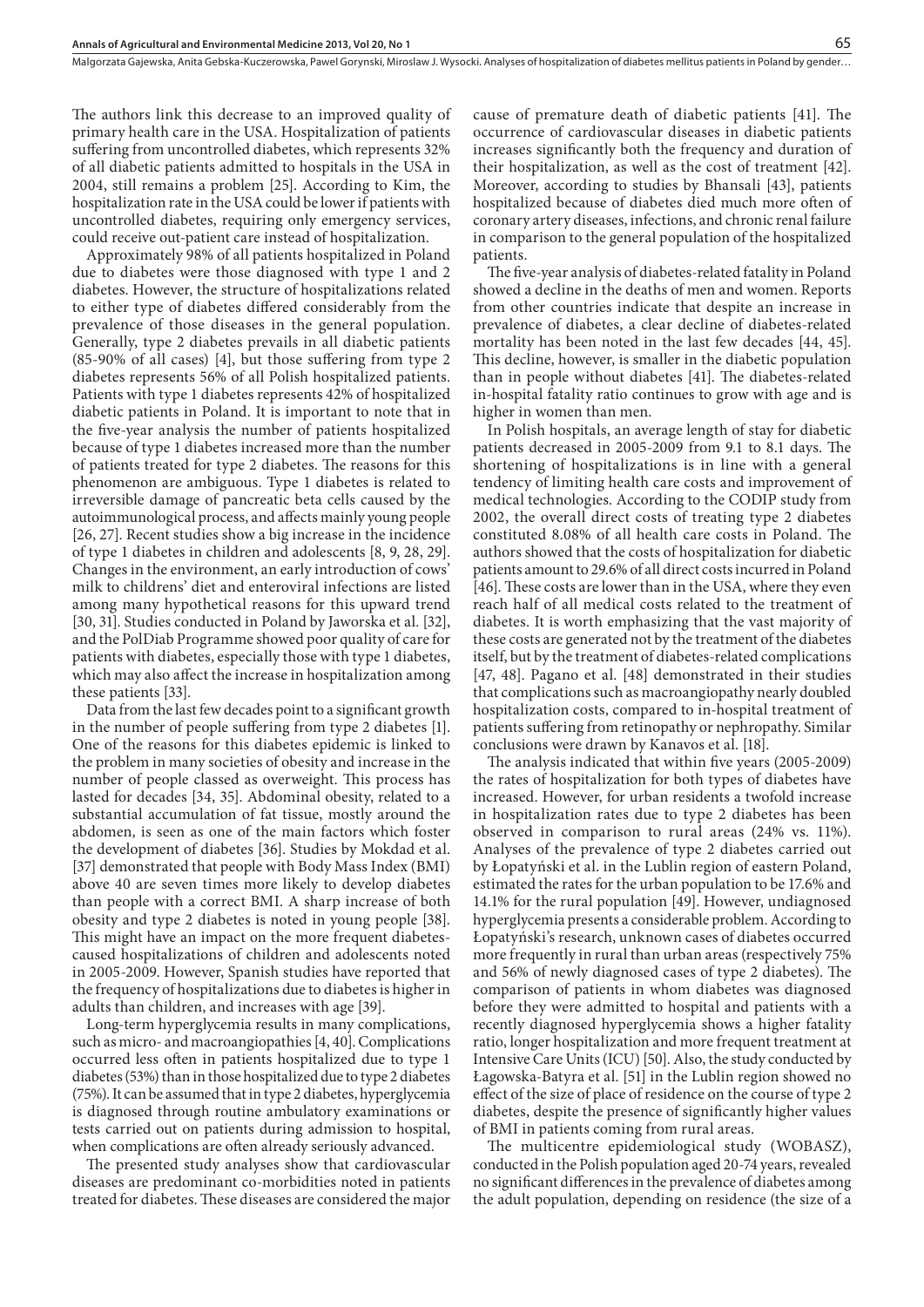particular local district, e.g. commune, municipality) [52]. Therefore, it appears that the differences in hospitalization between rural and urban areas may result from disparities in access to medical care (e.g. diagnostic procedures).

The fact that the presented data relate to people discharged from hospital during a calendar year is a certain limitation of this study. A particular patient may have been in hospital several times, either due to the same disease or for other reasons. People hospitalized because of certain chronic diseases, such as neoplasms, require radiotherapy or chemotherapy more than once and are hospitalized many times in the same calendar year. Therefore, hospital statistics refer to some chronic diseases not in terms of the number of people hospitalized, but in terms of the hospitalization episodes.

Unfortunately, in Polish health-related public statistics, there is a lack of personal identification numbers (personal data protection), and therefore the incidence risk and morbidity cannot be easily established. But it is possible to approximately assess the number of people hospitalized in a designated year or in a few subsequent years. This can be achieved through the study of hospital morbidity by taking into account the information about patients' gender, date of birth and residence post code. The accuracy of such estimations may differ depending on the type of disease. In the case of diabetic patients hospitalized once a year, the accuracy is of 67%, twice – 19% and three times a year – 7%, respectively. The lack of fluctuations in the numbers of hospitalizations for diabetic patients in the subsequent years made it possible for the authors to analyze the changes in the frequency of diabetes-caused hospitalizations.

#### **SUMMARY AND CONCLUSIONS**

- 1. The rising prevalence of diabetes (both type 1 and type 2) and associated complications are an important challenge to society. A growing number of people requiring hospitalization due to diabetes causes an increase in expenditures for medical care.
- 2. Most of hospitalized patients were aged over 50, which may indicate a significant advancement of diabetes in many of people of this age.
- 3. During the five analyzed years, a faster increase was observed in the number of people hospitalized due to type 1 when compared with type 2 diabetes. Particularly worrying is the increase in the percentage of hospitalizations due to type 1 diabetes among young people. This fact probably reflects the recently observed increase in the incidence of this type of diabetes among children and adolescents, in addition to better diagnosis.
- 4. An important problem for people with diabetes are co-morbidities, dominated by cardiovascular diseases. The occurrence of complications lead to an increase in mortality of patients and higher costs of treatment of people with diabetes. Therefore, early diagnosis and appropriate treatment of diabetes are crucial for health policy.
- 5. It seems that shortening the time of hospitalization of people due to diabetes is a result of a general trend to shorten patients' stay in hospitals, not only in Poland, but also in other European countries.
- 6. Lack of precise data about the prevalence of diabetes and associated costs are a major hindrance. In Poland,

great hopes are given to the Diabetes Registers which are under development. A regular analysis of diabetesrelated hospitalizations can certainly be an important complementary element of the registers.

#### **REFERENCES**

- 1. 2008-2013 Action Plan for the Global Strategy for the Prevention and Control of Noncommunicale Diseases (2008), WHO, Geneva. 5-12.
- 2. Roglic G, Unwin N, Bennet PH, et al. The burden of mortality attributable to diabetes. Diabetes Care. 2005; 28: 2130-2135.
- 3. Wild S, Roglic G, Green A, et al. Global prevalence of diabetes: estimates for the year 2000 and projections for 2030. Diabetes Care. 2004; 27: 1047-1053.
- 4. International Diabetes Federation. http://www.idf.org (access: 6.11.2010).
- 5. Greeg EW, Cadwell BL, Yrling JC, et al. Trends in the prevalence and ratio of diagnosed to undiagnosed diabetes according to obesity levels in the U.S. Diabetes Care. 2004; 27: 2806-2812.
- 6. Dunstan DW, Zimmet PZ, Welbron TA. The rising prevalence of diabetes and impaired glucose tolerance. Diabetes Care. 2002; 25: 829-834.
- 7. Beard HA, Ghatrif MA, Samper-Ternent R, et al. Trends in diabetes prevalence and diabetes-related complications in older Mexican Americans from 1993-1994 to 2004-2005. Diabetes Care. 2009; 32: 2212-2217.
- 8. Gale AM. The rise of childhood type 1 diabetes in the 20<sup>th</sup> century. Diabetes 2002; 51: 3353-3361.
- 9. The DIAMOND Project Group: Incidence and trends of childhood type 1 diabetes worldwide 1990-1999. Diabet Med. 2006; 23: 857-866.
- 10. Rathmann W, Haastert B, Icks A, et al. High prevalence of undiagnosed diabetes mellitus in Southern Germany: target populations for efficient screening. The KORA survey 2000. Diabetol. 2003; 46: 182-189.
- 11. Cowie CC, Rust KF, Ford ES, et al. Full accounting of diabetes and prediabetes in the U.S. population in 1988-1994 and 2005-2006. Diabetes Care. 2009; 32: 287-294.
- 12. Valdes S, Botas P, Delgado E, Diaz Cordorniga F. Mortality in Spanish adults with diagnosed diabetes, undiagnosed diabetes or pre-diabetes. The Asturias study 1998-2004. Rev Esp Cardiol. 2009; 62: 528-534.
- 13. Sosnowski C, Janeczko-Sosnowska E, Pasierski T, et al. Wpływ cukrzycy typu 2 na miażdżycę tętnic wieńcowych i obwodowych. Diabetol Doświadczalna Klin. 2005; 5: 433-438.
- 14. Heidemann C, Boening H, Pischon T, et al. Association of a diabetes risk score with risk of myocardial infarction, stroke, specific types of cancer and mortality: a prospective study in the European Prospective Investigation into Cancer and nutrition (EPIC) – Potsdam cohort. Eur J Epidemiol. 2009; 24: 281-288.
- 15. Greeg EW, Mangione CM, Cauley JA, et al. Diabetes and incidence of functional disability in older women. Diabetes Care. 2002; 25: 61-67.
- 16. Bolin K, Gips C, Mörk AC. et al. Diabetes, health care cost and loss of productivity in Sweden 1987 and 2005 – a register-based approach. Diabetic Med. 2010; 26: 928-934.
- 17. Dall TM, Zhang Y, Chen YJ. et al. The economic burden of diabetes. Health Affairs 2010; 29: 297-313.
- 18. Kanavos P, Aardweg S, Schurer W. Diabetes expenditure, burden of disease and management in 5 EU countries. LSE Health, London School of Economics, January 2012. http://www2.lse.ac.uk/ LSEHealthAndSocialCare/research/LSEHealth/MTRG/LSE\_ Diabetes\_EXECSUM\_24JAN2012.pdf
- 19. International Classification of Diseases (ICD-10). http://www.who.int/ classifications/icd/en/ (access: 22.08.2010).
- 20. Wysocki KJ, Zejda JE. Epidemiologia chorób zakaźnych w Polsce w drugiej połowie dwudziestego wieku. Przegl Epidemiol. 2007; 61: 615-628.
- 21. Zdrojewski T, Bandosz P, Szpakowski P, et al. Rozpowszechnienie głównych czynników ryzyka chorób układu sercowo-naczyniowego w Polsce. Wyniki badania NATPOL PLUS. Kardiol Pol. 2004; 61(Suppl. 4): 1-26.
- 22. Program prewencji i leczenia cukrzycy w Polsce. http://www.mz.gov. pl/wwwfiles/ma\_struktura/docs/program\_cukrzyca\_22102009.pdf (access: 18.06.2010).
- 23. Lee JM, Okumara MJ, Freed GL, et al. Trends in hospitalizations for diabetes among children and young adults: United States, 1993-2004. Diabetes Care. 2007; 30: 3035-3039.